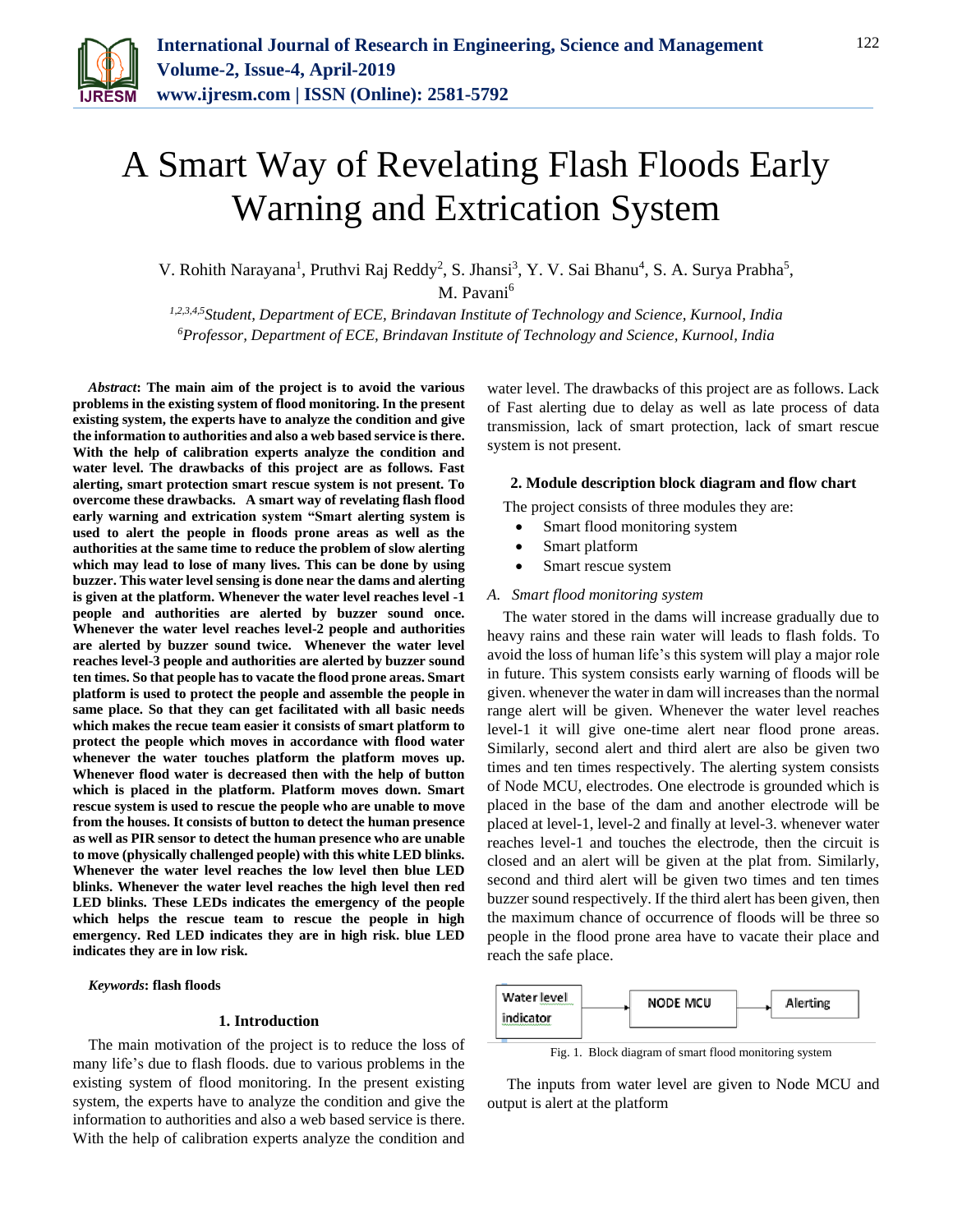



Fig. 2. Flowchart of smart flood monitoring system

# *B. Smart platform*



Fig. 3. Block diagram of smart platform



Fig. 4. Low chart of smart platform

After all alert has been given. finally, In the third stage most of the people may vacate their places to safe places and some of them may be strucked in the village. The alert sound will indicate the platform place for the people. The platform moves upwards based on the water level; of plods. The smart platform CKT mainly consists of Node MCU(esp8266), D.C motor, sieron, relay, motor driver, the seiran is used to alert the people.

One Electrode is grounded and other one is connected to the base of the moving platform moves upwards with the help of an D.C motor. The D.C motor works with the help of motor driver it will converts the low voltage to high voltage to drive motor. When water is drained off to down the platform there is switch in the platform by using that we can move the platform down.

### *C. Smart rescue system*

After the occurrences of floods some people that are unable to come out of their houses and some are strucked in the houses. For these people smart rescue system is placed in their houses for detecting and rescuing them. Whenever the person in the house trigger the button then a white L.E.D is placed which indicates the human presence in the house. This can be done even with the help of P.I.R sensor to the who are unable to move. Then the water level sensing is done with the help of electrodes. one is grounded and remaining are placed at the level -1(low), level-2(high). Whenever the water level reaches the level-1 the blue LED blinks which indicates the low level emergency to the people. Whenever the water level reaches the level-2 the red LED blinks which indicates the high level emergency to the people. Then the rescue team have rescue the people with the high emergency level first then the low level.



Fig. 5. Block diagram of smart rescue system